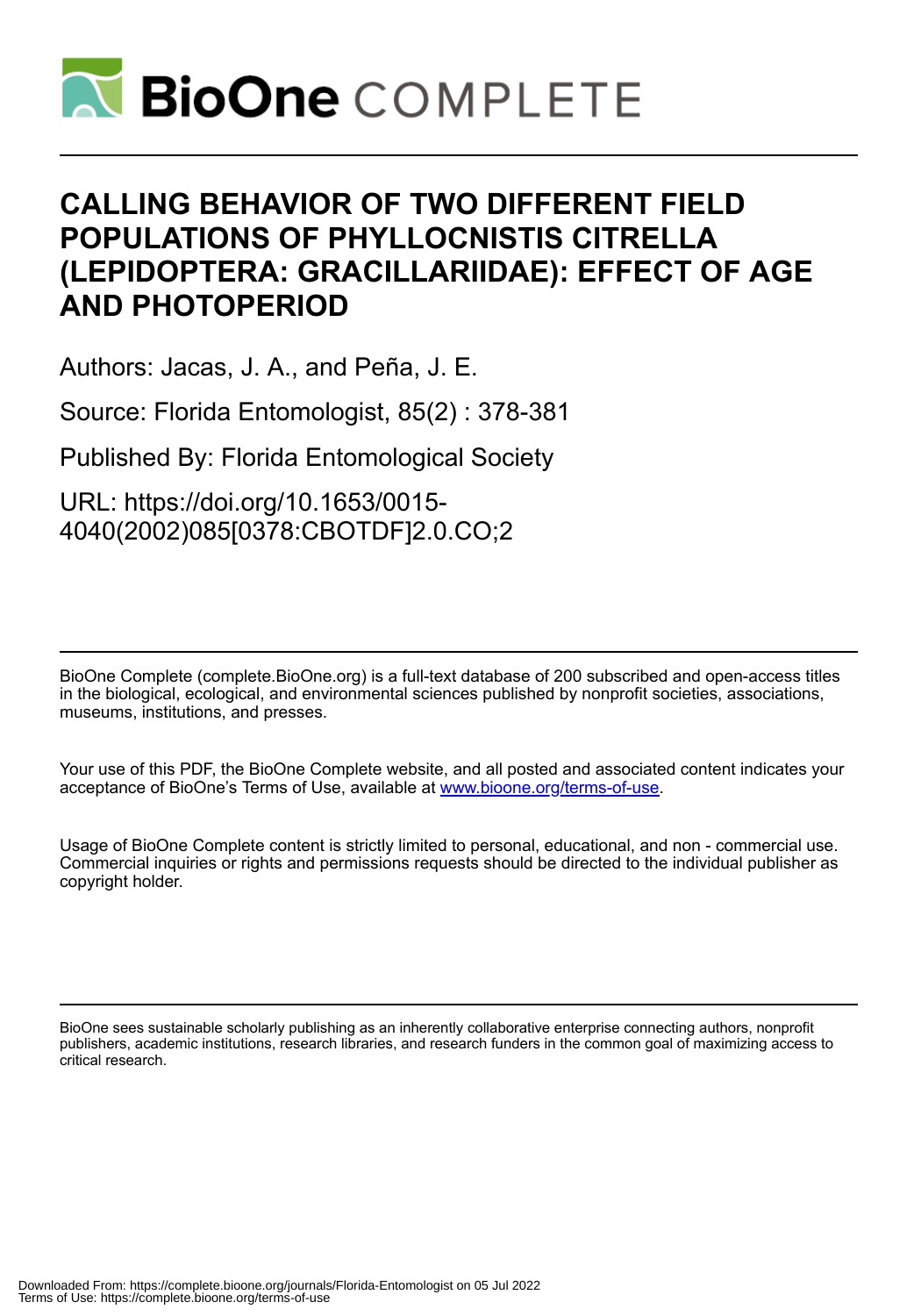## CALLING BEHAVIOR OF TWO DIFFERENT FIELD POPULATIONS OF *PHYLLOCNISTIS CITRELLA* (LEPIDOPTERA: GRACILLARIIDAE): EFFECT OF AGE AND PHOTOPERIOD

J. A. JACAS<sup>1</sup> AND J. E. PEÑA<sup>2</sup>

1 Institut Valencià d'Investigacions Agràries, Ctra. Montcada a Nàquera km 5, E-46113-Montcada, Spain Present address: Universitat Jaume I, Departament de Ciències Experimentals, Campus del Riu Sec E-12071-Castelló de la Plana, Spain

2 University of Florida, Tropical Research and Education Center, Homestead, FL 33031

*Phyllocnistis citrella* Stainton (Lepidoptera: Gracillariidae), is an oligophagous leafminer of Rutaceae, especially of *Citrus* spp. (Jacas et al. 1997), occurring in all citrus-growing areas worldwide. Pheromone traps have been used successfully in Japan (Ando et al. 1985, Ujiye 1990) but unsuccessfully in China (Tongyuan et al. 1989), Italy (Ortu 1996), Spain and Florida (pers. obs.), and Turkey (Uygun, N., Univ. Çukurova, Adana, Turkey, pers. comm.). Negative results could be attributed to the use of a non-specific attractant, and to a poor understanding of the behavior of the pest. The objective of this study was to determine patterns of calling of two populations of *P. citrella* when exposed to three different photoperiods as a first step toward determination of a specific sex pheromone.

A first set of experiments was carried out during June-July 1998 at the Institut Valencià d'Investigacions Agràries (IVIA) Spain (0.4°W long., 39.6°N lat., 33 m alt). A second set was performed at the Tropical Research and Education Center (TREC) Florida (80.2°W long., 25.3°N lat., 1 m alt.), during October-November 1998. Pupae of *P. citrella* were gathered from citrus orchards. Female pupae (Garrido & Jacas 1996) were placed in 12 cm-diameter petri dishes containing 2% agar and filter paper and held in a cabinet at  $25 \pm 1$ °C, under a photoperiod matching local one at that moment. Emerging adults were transferred daily to analogous petri dishes (max. 6 moths per dish) and fed droplets of honey plus pollen. These were placed in a cabinet at  $25 \pm 1^{\circ}C$ , and exposed to one of the three photoperiods: L12:D12, L16:D8, and L8:D16. At 60 min intervals during scotophase, and using a portable red light, moth activity (quiescence, locomotion, or calling) was observed in the cabinet and recorded. Calling females opened and vibrated their wings and rhythmically protruded and retracted the ovipositor. Observations were classified per scotophase hour and sorted by photoperiod, age, and geographical/seasonal origin. Age was expressed as the scotophase number (1 to 7), starting with the first complete scotophase after emergence. The onset of calling was determined as the time (hours after lights off) halfway between the first time calling was observed and the previous observation. Differences in percentages of female call-

ing were subjected both to G-test (Sokal & Rohlf 1969) and two-way ANOVA for unbalanced designs (SAS Institute 1985). Onset calling times were also analyzed using a two-way ANOVA. About 10,000 observations of moth activity were recorded.

Table 1 shows the influence of age and photoperiod on the percentage of calling females. Calling patterns for moths subjected to the same photoperiod regime at the two locations were significantly different  $(G = 24.71; df = 6; P < 0.005)$ . Nevertheless, the age pattern exhibited by females exposed to L16:D8 at IVIA did not significantly differ from that exhibited by those exposed to L8:D16 at TREC  $(G = 7.59; d.f. = 6; P = 0.2245)$ . Photoperiod (F = 15.56; df = 2, 38; P < 0.0001) and age (F = 2.67; df = 6, 38; P = 0.0352) affected the proportion of females calling, whereas the geographical/seasonal origin did not  $(F = 0.70; df = 1,$ 38;  $P = 0.4102$ . Calling activity of females exposed to L12:D12 photoperiod was the highest, especially for age 1 females. Moths aged 4 to 7 called more than those aged 2 and 3, with 1-day old females being the less active ones. Females exposed to a photoperiod opposite to the one occurring when they were collected in the field barely responded during the whole experimental period.

Mean onset calling times (MOCT) are shown in Figure 1. Both geographical/seasonal origin (F  $= 781.26$ ; df  $= 1, 374$ ;  $P < 0.0001$ ) and photoperiod  $(F = 31.06; df = 2, 374; P < 0.0001)$  affected the MOCT, but age did not  $(F = 1.35; df = 6, 374; P =$ 0.2337). Moths studied during the first set of assays called significantly earlier than those tested during the second set, and, similarly, the longer the photophase experienced by a moth, the sooner it called. The MOCT for females collected at IVIA was  $8.62 \pm 1.29$  h (N = 130; mean  $\pm$  SE) when exposed to L12:D12 and  $8.11 \pm 0.93$  h (N = 90) when exposed to L16:D8, whereas for those collected at TREC, it was  $11.67 \pm 0.58$  h (N = 71) when exposed to L8:D16, and  $10.65 \pm 0.61$  h (N = 84) when exposed to L12:D12. Calling occurred mostly toward the end of the scotophase. Non-calling females (8L:16D for the experiments at IVIA and 16L:8D at TREC) were usually very active toward the end of the scotophase.

*Phyllocnistis citrella* has been considered a crepuscular and dawn-active moth. Our results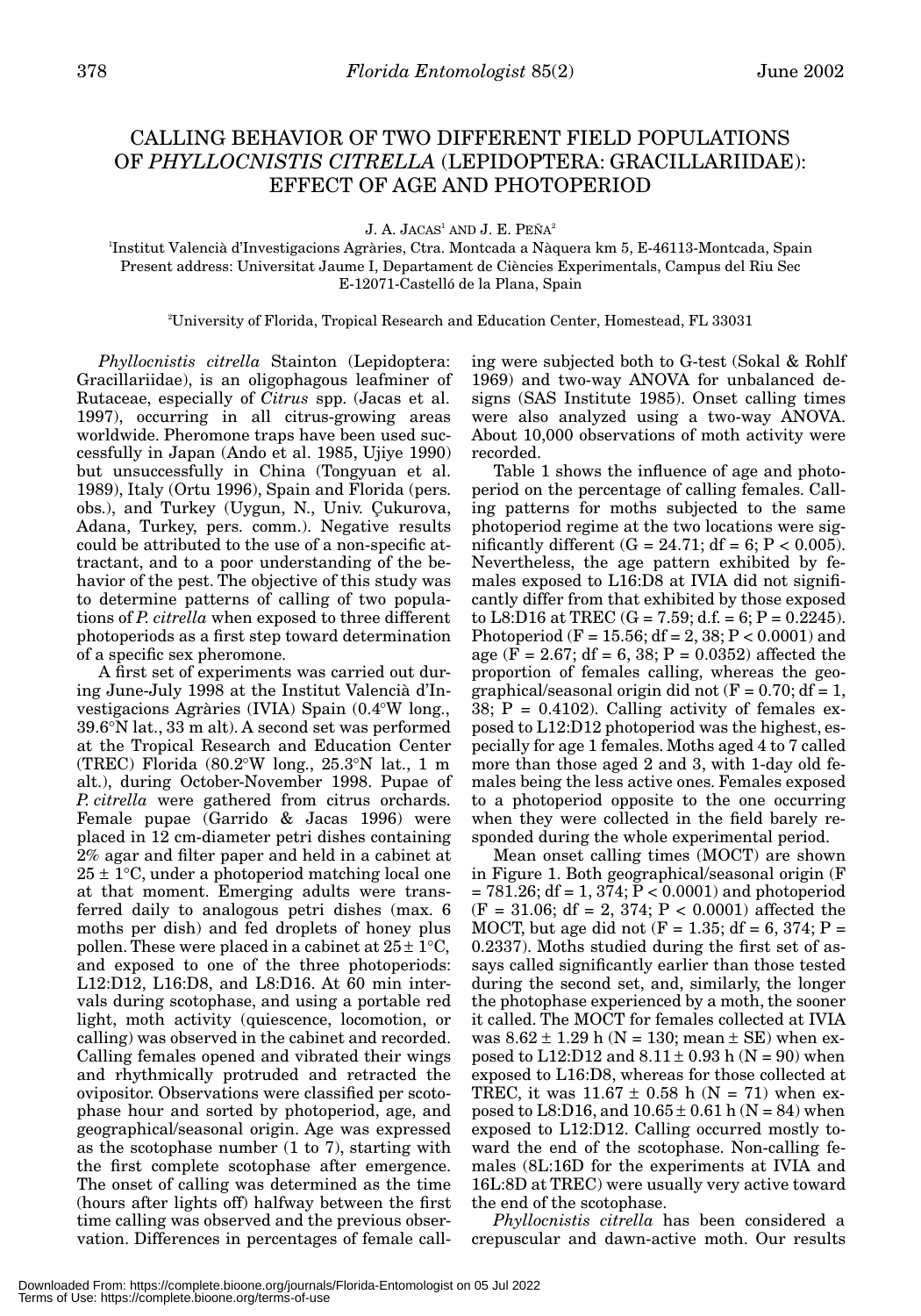| PF (1-16) UNDER 3 DIFFERENT PHOTOPERIODS (161:80; 121:120; 81:160). THE FIRST SET OF ASSAYS WAS CARRIED OUT AT IVIA<br>OTOPHASES EXPERIENCED BY THE INSECTS: 1-7) ON THE PERCENTAGE OF CALLING VIRGIN FEMALES OF P. CITRELLA MEASURED | $\operatorname{Site} 2$ : TREC |
|---------------------------------------------------------------------------------------------------------------------------------------------------------------------------------------------------------------------------------------|--------------------------------|
| C. INITIAL NUMBER OF FEMALES WAS 30.<br>TABLE 1. INFLUENCE OF AGE (NUMBER OF SCC<br>AT 1-H INTERVALS AFTER LIGHTS OF<br>AND THE SECOND ONE WAS AT TREN                                                                                | Site                           |

|              | 8L:16D  | $\overline{a}$<br>6<br>rC<br>4<br>S<br>2 |                                                                               | 33<br>60<br>40<br>67<br><u>ន</u><br>ន<br>$43117$<br>$94353$                                                                                          | $\frac{77}{26}$<br>67 70<br>67 50<br>33<br>56<br>42<br>F)<br>$\begin{array}{c} 36 \\ 13 \end{array}$<br>59<br>$24$<br>$29$<br>$17$<br>$\overline{6}$<br>$\sigma$ |
|--------------|---------|------------------------------------------|-------------------------------------------------------------------------------|------------------------------------------------------------------------------------------------------------------------------------------------------|------------------------------------------------------------------------------------------------------------------------------------------------------------------|
| Site 2: TREC | 12L:12D | $\overline{a}$<br>6<br>rC<br>4<br>S<br>2 |                                                                               | 14<br>$\frac{12}{5}$<br>$\begin{array}{c} 29 \\ 53 \\ 60 \\ 57 \\ 75 \\ \end{array},$<br>$^{56}_{67}$<br>$\Box$<br>53<br>86<br>13<br>$\frac{18}{45}$ |                                                                                                                                                                  |
|              | 16L:8D  | $\overline{a}$<br>6<br>rC<br>4<br>S<br>2 | $\frac{3}{2}$<br>$\infty$<br>$\mathbf{\mathbf{r}}$                            | G<br>6<br>$\approx \infty$                                                                                                                           |                                                                                                                                                                  |
|              | 8L:16D  | $\overline{ }$<br>6<br>rC<br>4<br>S<br>2 |                                                                               |                                                                                                                                                      | $\overline{10}$<br>$\infty$                                                                                                                                      |
| Site 1: IVIA | 12L:12D | $\overline{ }$<br>6<br>rC<br>4<br>S<br>N | $\frac{10}{10}$<br>22<br>$7\,$ $2\,$<br>36<br>$\frac{2}{15}$<br>$\frac{6}{9}$ | $\frac{100}{75}$ 60<br>19 33<br>25<br>52<br>75<br>75<br>43<br><b>ទូ ខូ 2 H</b><br>33 4 8<br>33 4 30<br>34 36<br>LO<br>$\frac{1}{2}$<br>$\circ$       |                                                                                                                                                                  |
|              | 16L:8D  | Ņ<br>6<br>rC<br>4<br>S<br>2              | $11\ 10\ 11\ 13$<br>$\sigma$<br>2<br>S<br>4                                   | 66<br>30 42 54 69 63<br>$\circ$                                                                                                                      |                                                                                                                                                                  |
|              |         |                                          | $\sim$<br>4567<br>8                                                           | $\degree$ $\degree$ $\degree$ $\degree$ $\degree$                                                                                                    | 22 15 16<br>24 16                                                                                                                                                |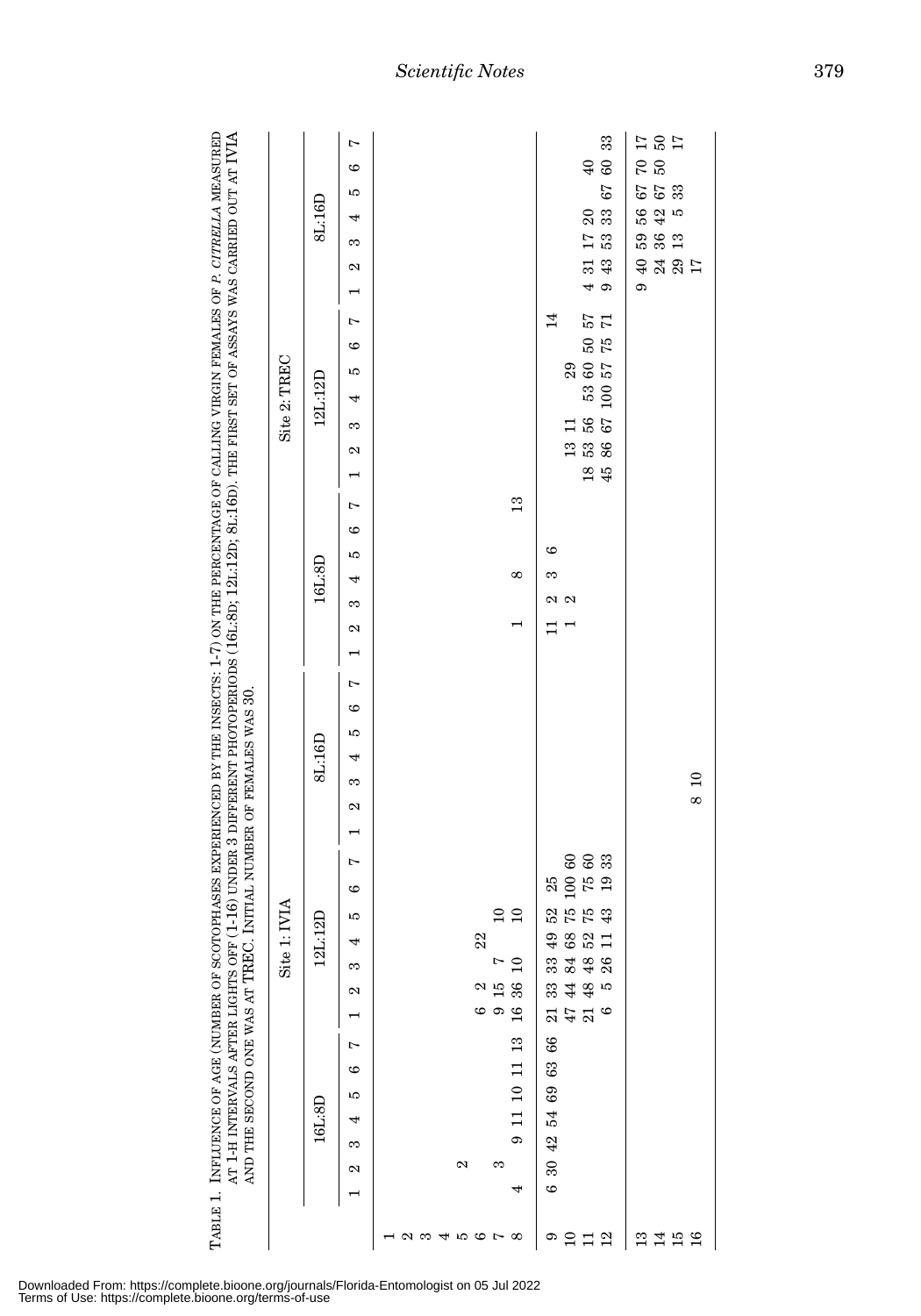

Fig. 1. Influence of age (1-7) on the onset of calling (in h since start of scotophase) of virgin females of *P. citrella* under three different photoperiods (16l:8d; 12l:12d; 8l:16d). The first set of assays was carried out at ivia (i-) and the second one was at TREC (T-). initial number of females was 30.

show a marked dawn sexual activity. Virgin females modified their calling patterns in response to photoperiod with some limitations. Females could not adapt to the photoperiods completely opposite to the ones they had experienced in the field. Furthermore, for a given location, the MOCT under different photoperiods extraordinarily matched current natural scotophases (9 h at IVIA and 14.5 h at TREC). Therefore, it is presumed that differences observed at the two locations were due to seasonal changes rather than to geographical differences between populations. The ability of virgin females of many Lepidoptera to modify the periodicity of their calling in response to different environmental changes, including day length (Haynes & Birch 1984), has been interpreted as an adaptation to reduce the impact of climatic fluctuations on mating success (Delisle & McNeil 1987).

Onset calling time was not affected by moth age, although age increased the proportion of females calling  $(1 < 2 = 3 < 4 = 5 = 6 = 7$  days). At a given temperature, virgin females of numerous crepuscular and nocturnal species of Lepidoptera advance the onset time of calling on successive nights (Delisle 1992). This has been interpreted as an adaptation increasing the probability of older females to attract a mate before younger moths initiate their calling (Swier et al. 1977).

Age and photoperiod are two of the many factors affecting the occurrence of calling behavior of female insects (Howse et al. 1998). Further laboratory experimentation and field testing should take our results into account.

This research was partially supported by a grant of the Conselleria de Cultura, Educació i Ciència de la Generalitat Valenciana, Spain, to J. E. P., and a fellowship under the OECD Co-operative Research Program: Biological Resource Management for Sustainable Agricultural Systems to J. A. J.

Florida Agricultural Experiment Station Journal Series No. R-08436.

## SUMMARY

The effect of age and photoperiod on the calling behavior of *Phyllocnistis citrella* was studied. *P. citrella* is sexually active at dawn. Activation is presumably caused by the cumulative time elapsed since sunset. Onset calling time was not affected by the age of moths, but the proportion of females calling increased with age.

## REFERENCES CITED

ANDO, T., K. Y. TAGUCHI, M. UCHIYAMA, T. UJIYE, AND H. KUROKO. 1985. (7Z-11Z)-7,11-hexadecadienal sex